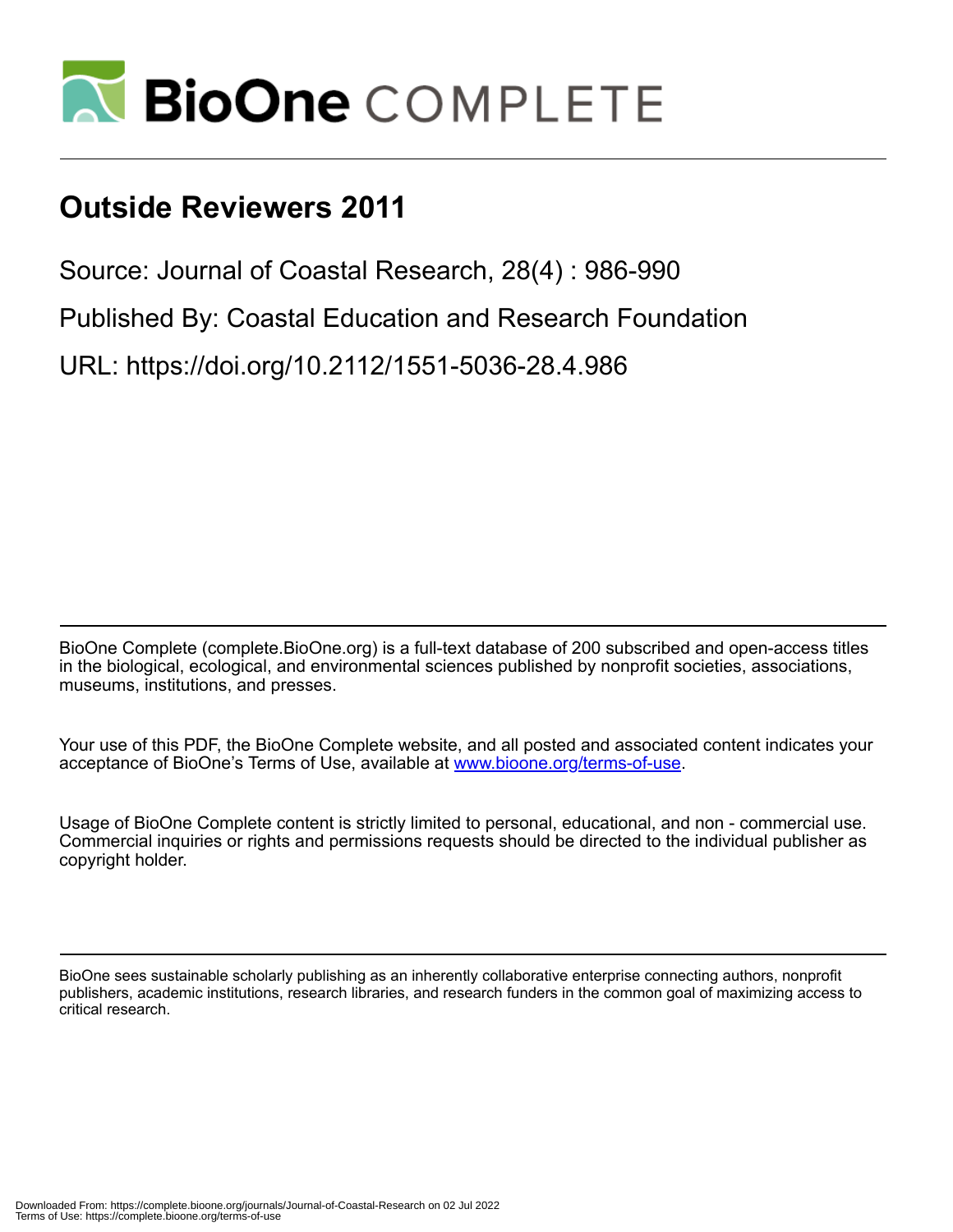

## Outside Reviewers 2011



The Associate Editors of the Journal of Coastal Research have the responsibility of conducting the review process, including the selection of reviewers, evaluation of manuscripts in the light of review comments, and making recommendations to the Editor-in-Chief concerning the ultimate disposition of manuscripts. Authors of potential articles in the Journal of Coastal Research will find significant representation of their specialties on the Editorial Board. Because we also frequently receive reviews from specialists outside of our own board, we acknowledge with thanks the following reviewers who have vetted papers submitted to the Journal. Their interest and cooperation are appreciated.

- Luciano Absalonsen, Department of Coastal and Oceanographic Engineering, University of Florida, Gainesville, Florida, U.S.A.
- Joanna Acosta-Velázquez, Geomatics Direction, CONABIO, Mexico, DF, Mexico
- Kwasi Appeaning Addo, Oceanography and Fisheries, University of Ghana, Accra, Ghana
- Gabriela Veronica Aguirre-Martinez Quimica Fisica, University of Cadiz, Cadiz, Spain
- Ahmed Sayed Mohamed Ahmed, Hydraulics Research Institute, National Water Research Center, Kalyiobya, Egypt
- Isoken Tito Aighewi, Biology, Chemistry & Environmental Health, Benedict College, Columbia, South Carolina, U.S.A.
- Saima Aijaz, Water & Infrastructure, AECOM Australia, Melbourne, Victoria, Australia
- Javier Alcantara-Carrio, Ciencias Básicas y Oceanografía, Universidad Catolica de Valencia, Valencia, Spain
- Elham Mahmoud Ali, Environmental Sciences, University of Suez Canal, Mansoura, Egypt
- Hakan Alphan, Department of Landscape Architecture, Cukurova University, Adana, Turkey
- Turkan Altin, Geography, Institute of Social Sciences, Nigde, Turkey
- Michael Anderson, Coastal Ecosystem Research, Pacific Northwest National Laboratory, Marine Sciences Laboratory, Sequim, Washington, U.S.A.
- Jose Anta, Environmental and Water Engineering Research Team, University of A Coruña, A Coruña, Spain
- Christian Mario Appendini, Laboratorio de Ingeniería y Procesos Costeros, Universidad Nacional Autonoma de México, Instituto de Ingeniería, Merida, Mexico
- Maria Assunção Araújo, Geography, Univ. Oporto, Porto, Portugal
- Felice Arena, Mechanics and Materials, Mediterranea University, Reggio Calabria, Italy
- Eduard Ariza, Laboratory for Coastal Research, Florida International University, Miami, Florida, U.S.A.
- Roy Armstrong, Marine Sciences, University of Puerto Rico, Lajas, Puerto Rico
- Hesham Mostafa El-Asmar, Geology, Damietta Faculty of Science, New Damietta City, Egypt
- Martin J. Austin, School of Marine Science & Engineering, Plymouth University, Plymouth, Devon, United Kingdom
- Alberto Avila, Port and Coastal Engineering Department, Tecnicas Reunidas S.A., Madrid, Spain
- Burak Aydoğan, Civil Engineering, Yildiz Technical University, Besiktas, Turkey
- Fedor Baart, Hydraulic Engineering, Delft University of Technology, Delft, The Netherlands
- Marcel Bakker, Geo-Modeling, Geological Survey of the Netherlands, Utrecht, The Netherlands
- Raghavan Rajagopal Bangalore, Marine Geology, Mangalore University, Mangalore, India
- Ipek Barut, Institute of Marine Sciences and Management, Istanbul University, Istanbul, Turkey
- Bernard Bauer, Earth & Env. Sci. and Geography, University of British Columbia Okanagan, Kelowna, British Columbia, Canada
- Matthew B. Bethel, Pontchartrain Institute for Environmental Sciences, University of New Orleans, New Orleans, Louisiana, U.S.A.
- Henry J. Bokuniewicz, School of Marine and Atmospheric Sciences, Stony Brook University, Stony Brook , New York, U.S.A.
- Mustafa Bolca, Soil Science, Ege University, Izmir, Turkey
- Mark Borrelli, Coastal Geology, Provincetown Center for Coastal Studies, Provincetown, Massachusetts, U.S.A.
- Rituparna Bose, Geological Sciences, Indiana University, Bloomington, Bloomington, Indiana, U.S.A.
- Monia El Bour, Marine Microbiology, National Institut of Science and Marine Technology, Salammbô, Tunisia
- Laura Bricio, Ordenación del Territorio, Urbanismo y Medio Ambiente, E.T.S.Ingenieros de Caminos, Canales y Puertos, Madrid, Spain
- Nicola Browne, School of Earth and Environmental Sciences, James Cook University, Townsville, Queensland, Australia
- Karin R. Bryan, University of Waikato, Hamilton, New Zealand
- Luis Antonio Buenfil-Lopez, CIIEMAD, Instituto Politecnico Nacional, Tlalnepantla, Mexico
- Yahya Bulut, Ladnscape Architecture, Faculty of Architecture and Design, Erzurum, Turkey
- Kemal Cambazoglu, Dept. of Marine Science, University of Southern Mississippi, Stennis Space Center, Mississippi, U.S.A.
- Sergio Cappucci, Environment, ENEA, rome, Italy
- José Simão Antunes do Carmo, Civil Engineering, IMAR -University of Coimbra, Coimbra, Portugal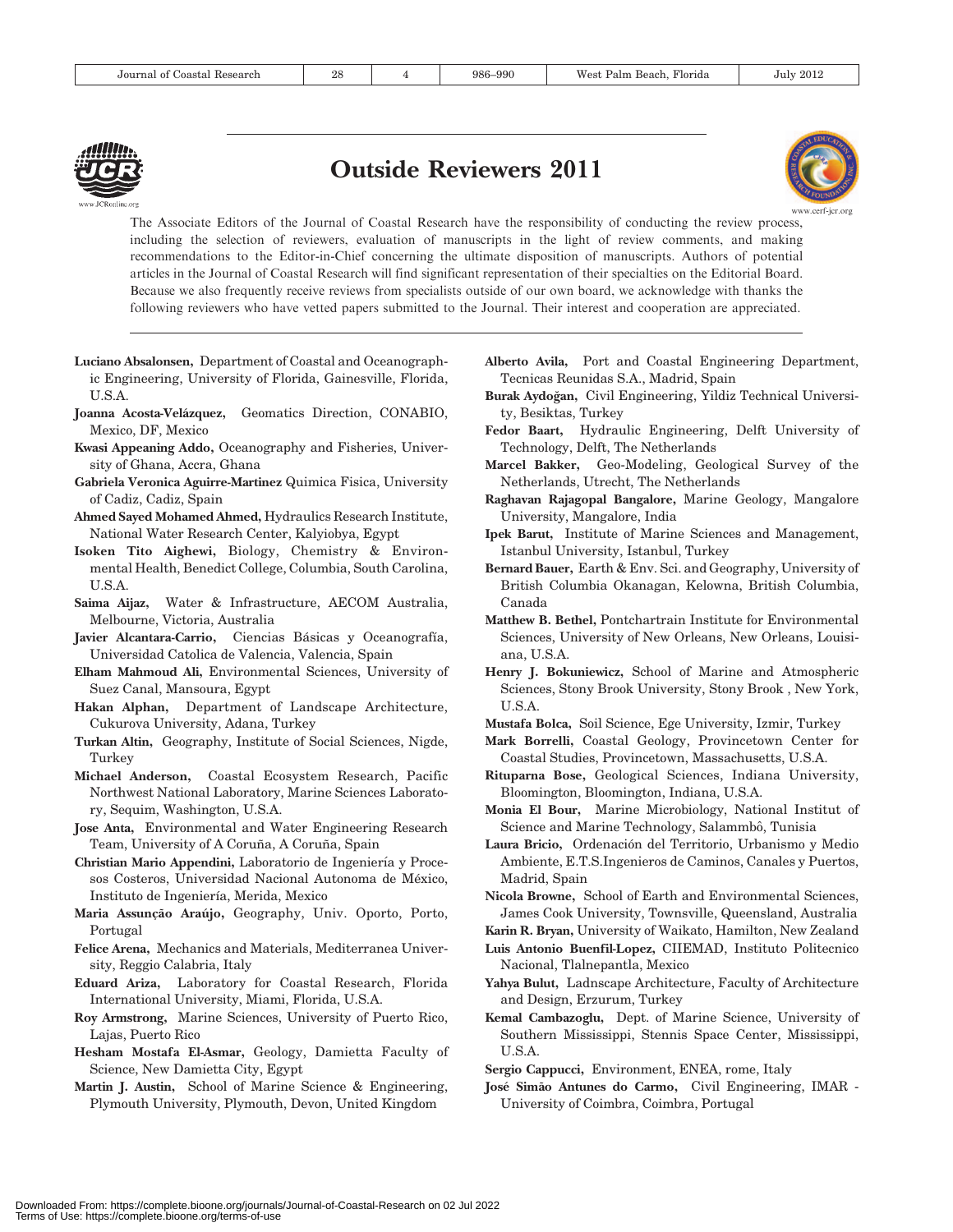- Gregory A. Carter, Geography and Geology, University of Southern Mississippi, Stennis Space Center, Mississippi, U.S.A.
- Jesus M. Castillo, Plant Biology and Ecology, University of Seville, Seville, Spain
- João Wagner Alencar Castro, Geologia & Paleontologia, Universidade Federal do Rio de Janeiro, Rio de Janeiro, Brazil
- Geórgenes Hilário Cavalcante, INWEH, United Nations University, Hamilton, Ontario, Canada
- Tae Soo Chang, Petroleum & Marine Research Division, Korea Institute of Geoscience & Mineral Resources, Daejeon, Korea
- Yen-Chiang Chang, School of Law, Shandong University, Jinan, China
- Min Chao, Fishery Environment, East China Sea Fisheries Research Institute, Shanghai, China
- Luzhen Chen, School of Life Sciences, Xiamen University, Xiamen, China
- Qingqiang Chen, State Key Laboratory of Estuarine and Coastal Research, East China Normal University, Shanghai, China
- Kwok Fai Cheung, University of Hawaii at Manoa, Honolulu, Hawaii, U.S.A.
- Gail Chmura, Geography, McGill University, Montreal, Quebec, Canada
- Yong-Sik Cho, Civil and Environmental Engineering, Hanynag University, Seoul, Korea
- Jeho Chun, Department of Civil and Environmental Engineering, Seoul National University, Seoul, Korea
- John David Collen, Victoria University of Wellington, Wellington, The Netherlands,
- Tracy Collier, NOAA Northwest Fisheries Science Center, Seattle, Washington, U.S.A.
- Chris Conger, Sea Grant College, University of Hawaii, Honolulu, Hawaii, U.S.A.
- Andrew J.A.G. Cooper, School of Environmental Studies, University of Ulster, Coleraine, Northern Ireland, United Kingdom
- Monica Ferreira da Costa, Oceanography, UFPE, Recife, Brazil
- Rauquírio Marinho da Costa, Department of Biology, Universidade Federal do Pará, Bragança, Brazil
- Amaury Alvarez Cruz, Fluid Dynamic Departament, IMPA, Rio de Janeiro, Brazil
- Steven D. Culberson, Bay-Delta Fish and Wildlife Office, U.S. Fish and Wildlife Service, Sacramento, California, U.S.A.
- Ben DeJong, Eastern Geology and Paleoclimate Science Center, US Geological Survey, Reston, Virginia, U.S.A.
- Ana Laura Delgado, Instituto Argentino de Oceanografía, CONICET, Bahı´a Blanca, Argentina
- Irene Delgado-Fernandez, Natural, Geographical and Applied Sciences, Edge Hill University, Ormskirk, Lancashire, United Kingdom
- Mustafa Demirci, Civil Engineering, Mustafa Kemal University, Hatay, Turkey
- Fabio Dentale, Civile Enginnering Department, MEDUS Maritime Engineering Division University of Salerno, Fisciano, Italy

Mark Dickson, University of Auckland, Auckland, New Zealand César Álvarez Díaz, University of Cantabria, Santander, Spain

- Javier Diez, Ordenación del Territorio, Urbanismo y Medio Ambiente, Universidad Politécnica de Madrid, Madrid, Spain
- Sheng Dong, Department of Ocean Engineering, College of Engineering, Ocean University of China, Qingdao, China
- Carlos Alejandro Echeverría, LABCOEST UFRJmar, Universidade Federal do Rio de Janeiro, Rio de Janeiro, Brazil
- Menno Eelkema, Hydraulic Engineering, Delft University of Technology, Delft, The Netherlands
- Hossam Hamdy Elewa, Water Resources Departments, National Authority for Remote Sensing & Space Sciences (NARSS), Cairo, Egypt
- Mary S. Ellison, Earth and Environmental Science, University of New Orleans, New Orleans, Louisiana, U.S.A.
- Mohamed Aly Khamis Elsayed, College of Engineering and Technology, Arab Academy For Science and Technology and Maritime Transport [Arab League], Cairo, Egypt
- Hany Elwany, Integrative Oceanography, Scripps Institution of Oceanography, La Jolla, California, U.S.A.
- Sarah M. Emery, Biology Dept., University of Louisville, Louisville, Kentucky, U.S.A.
- Mustafa Ergil, Civil Engineering, EMU University, Famagusta, Turkey
- Aysen Ergin, Civil Engineering, Middle East Technical University, Ankara, Turkey
- M Dolores Esteban, Port and Coastal Engineering, UPM, Madrid, Spain
- Leland Estep, NASA SSC/CSC, CSC, Stennis Space Center, Mississippi, U.S.A.
- Maurice Estes Jr. Earth Science, USRA, Huntsville, Alabama, U.S.A.
- Luciana Slomp Esteves, Cities Institute, London Metropolitan University, London, United Kingdom
- James Everitt, ARS, USDA, Weslaco, Texas, U.S.A.
- Richard Faas, Marine Scineces, University of Southern Mississippi, Stennis Space Center, Mississippi, U.S.A.
- Vagner Gonçalves Ferreira, School of Earth Sciences and Engineering, Hohai University, Nanjing, China
- Carlos Ferrer, Museu de Prehistòria de València, Diputació de València, Valencia, Spain
- Charles W. Finkl, Department of Geosciences, Florida Atlantic University, Boca Raton, Florida, U.S.A.
- Lou Fisher, Natural Resources Planning & Management, Broward County, Florida, Plantation, Florida, U.S.A.
- James Flocks, U.S.A. Geological Survey, St. Petersburg, Florida, U.S.A.
- Manuel de Jesus Flores, Oceanography, Federal University of Pernambuco, Recife, Brazil
- Roberto Fioravanti Carelli Fontes, Coastal Management, Universidade Estadual Paulista, São Vicente, Brazil
- Jose Antonio Scotti Fontoura, Escola de Engenharia, Universidade Federal do Rio Grande, Rio Grande, Brazil
- Yoko Furukawa, Seafloor Sciences Branch, Naval Research Laboratory, Stennis Space Center, Mississippi, U.S.A.
- Kari Galvan, Biology Department, Northeastern Illinois University, Chicago, Illinois, U.S.A.
- Ayman Abd Elmoneim El-Gamal, Oceanography, Coastal Research Institute, Alexandria, Egypt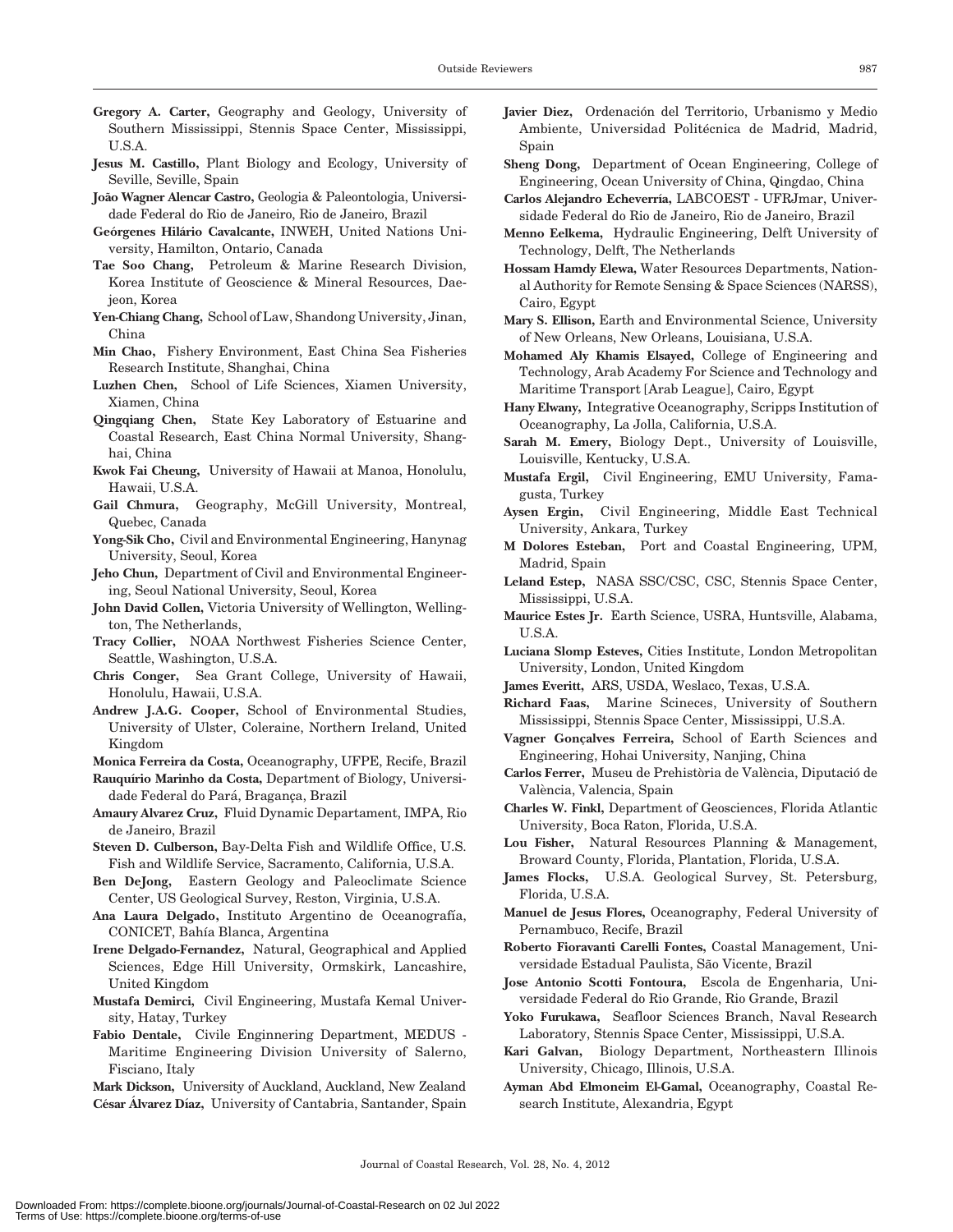- Doug W. Gamble, Geography and Geology, UNC Wilmington, Wilmington, North Carolina, U.S.A.
- Shu Gao, Key Laboratory for Coastal and Island Development, Ministry of State Education, Nanjing University, Nanjing, China
- Paul Andre Gares, Geography, East Carolina University, greenville, North Carolina, U.S.A.
- Cem Gazioglu, BERKARDA Remote Sensing and GIS Laboratory, Istanbul University, Institute of Marine Sciences, Istanbul, Turkmenistan
- Nuray Gedik, Department of Civil Engineering, Balikesir University, Balikesir, Turkey
- Elisabetta Genovese, Research Centre, CIRED, Nogent sur Marne, France
- Grinson George, Physical Oceanograhy, National Institute of Oceanography, Panjim, India
- Ioannis Georgiou, Earth and Environmental Sciences, University of New Orleans, New Orleans, Louisiana, U.S.A.
- Patty Glick, Climate Change Adaptation, National Wildlife Federation, Seattle, Washington, U.S.A.
- Floris Goerlandt, Department of Applied Mechanics, Aalto University, School of Engineering, Espoo, Finland
- Lluís Gómez-Pujol, Marine Technologies, Operational Oceanography ans Sustainability, Mediterranean Institute for Advanced Studies, IMEDEA (CSIC-UIB), Esporles, Spain
- Francisco Javier Gracia, Earth Sciences, University of Cadiz, Puerto Real, Spain
- Helena Granja, Universidade do Minho, Braga, Portugal
- Juliana de Sá Guerreiro, Departamento de Geociências, Universidade Federal do Pará, Belém, Brazil
- Nicolas Guillou LGCE, CETMEF, Plouzané, France
- Ash Güneş, Landscape and Ornamental Plants Programme, Egean University Bayındır Vocational Training School, İzmir, Turkey
- Caner Guney, Geomatic Engineering, Istanbul Technical University, Istanbul, Turkey
- Mina Ha, Preventive Medicine, Dankook University College of Medicine, Cheonan, Korea
- Caswell Scott Hardaway, Physical Sciences, Virginia institute of Marine Science, Gloucester Point, Virginia, U.S.A.
- Jan Harff, Marine Geology, Baltic Sea research institute, Rostock, Germany
- John Hearin, Marine and Environmental Systems, Florida Institute of Technology, Melbourne, Florida, U.S.A.
- Yuself Roberto Cala De la Hera, Fisheries, ECOSUR, Chetumal, Mexico
- Venkatraman Seetaram Hegde, Civil Engineering, SDM College of Engineering and Technology, Dharwad, India
- Brian Helmuth, Department of Biological Sciences, University of South Carolina, Columbia, South Carolina, U.S.A.
- Arnaud Hequette, UMR CNRS 8187 LOG, Université du Littoral, Dunkerque, France
- Rafael Hernández-Walls, Oceanografia Fisica, UABC, Ensenada, Mexico
- Patrick Allan Hesp, Louisiana State University, Baton Rouge, Louisiana, U.S.A.
- Porter Hoagland, Marine Policy Center, Woods Hole Oceanographic Institution, Woods Hole, Massachusetts, U.S.A.
- Kelin Hu, Department of Civil and Environmental Engineering, Louisiana State University, Baton Rouge, Louisiana,  $U.S.A.$
- Zhenhua Huang, Earth Observatory of Singapore and School of Civil and Enviromental Engineering, Nanyang Technological University, Singapore, Singapore
- Heather Hunt, Biology, University of New Brunswick, Saint John, New Brunswick, Canada
- Yanina Idaszkin, Laboratorio de Suelos, CENPAT-CONICET, Puerto Madryn, Argentina
- Nasseer Idrisi, Center for Marine and Environmental Studies, U Virgin Islands, St. Thomas, VI, U.S. Virgin Islands
- Gregorio Iglesias, Hydraulic Eng., University of Santiago de Compostela, Lugo, Spain
- Moheb Mina Iskander, Hydrodynamic, Coastal Research Institute, Alexandria, Egypt
- Mohammad Shahidul Islam, Science and Technology, Beacon Institute for Rivers and Estuaries, Beacon, New York, U.S.A.
- Chester W. Jackson Jr., Geology and Geography, Georgia Southern University, Statesboro, Georgia, U.S.A.
- Sarah Ann Jewell, School of Civil, Environmental and Mining Engineering, University of Adelaide, Adelaide, South Australia. Australia
- Lide Jiang, NESDIS/STAR, NOAA, Camp Springs, Maryland, U.S.A.
- Jose A. Jiménez, Laboratori d'Enginyeria Maritima, Universitat Politecnica de Catalunya, Barcelona, Spain
- Frank Wayne Judd, University of Texas-Pan American, Edinburg, Texas, U.S.A.
- Abdullah Kelkit, Department of Landscape Architecture, University of Canakkale Onsekiz Mart Faculty of Agriculture, Canakkale, Turkey
- David Kennedy, Geography & Resource Managment, The University of Melbourne, Parkville, Australia
- Birsen Kesgin, Aegean University, Izmir, Turkey
- Jong Seong Khim, Division of Environmental Science and Ecological Engineering, Korea University, Seoul, Korea
- Alexander Samuel Kolker, Louisiana Universities Marine Consortium, Louisiana Universities Marine Consortium, Chauvin, Louisiana, U.S.A.
- Paul D. Komar, Oregon State Univ., Corvallis, Oregon, U.S.A.
- Evangelos Koutandos, Civil Engineering, Technical Educational Institute of Crete, Iraklio, Greece
- Craig James Kruempel, Coastal Planning & Engineering, Inc, Boca Raton, Florida, U.S.A.
- Fangjun Li, Department for Planning and Infrastructure, Coastal Infrastructure Business Unit, Fremantle, Western Australia, Australia
- Dongfang Liang, Department of Engineering, University of Cambridge, Cambridge, Cambridgeshire, United Kingdom
- Hwee-San Lim, School of Physics, Universiti Sains Malaysia, Gelugor, Malaysia
- Lihwa Lin, Coastal Engineer Branch, US Army Engineer Research And Development Center, Vicksburg, Mississippi, U.S.A.
- Hao Liu, Department of Environmental Oceanography, Shanghai Ocean University, Shanghai, China
- Huan-Wen Liu, School of Mathematics and Computer Science, Guangxi University for Nationalities, Nanning, China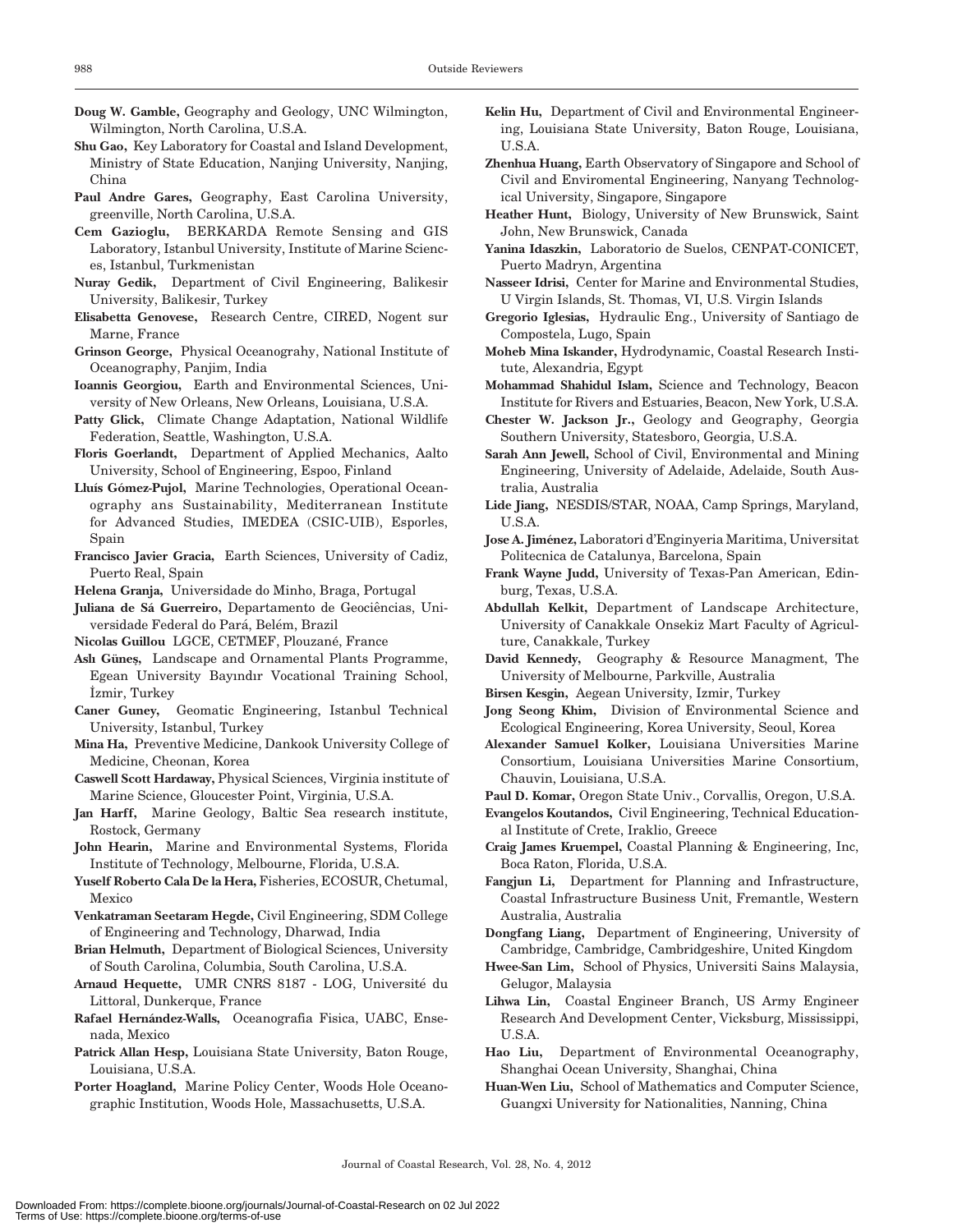- J. Paul Liu, NC State University, Raleigh, North Carolina, U.S.A.
- Wen-Cheng Liu, Department of Civil and Disaster Prevention Engineering, National United University, Miao-Li, Taiwan
- Robert I. Lonard, Department of Biology, University of Texas-Pan American, Edinburg, Texas, U.S.A.
- Daniel Dias Loureiro, Departamento de Geoquímica, Universidade Federal Fluminense, Rio de Janeiro, Brazil
- Victor Joseph Loveson, Coastal Mining, Central Institute of Mining and Fuel Research, Dhanbad, India
- Ismael Fernandez Luque, Agricultural Engineering, University of Almeria, Almeria, Spain
- Mikhail Yurievich Lychagin, Faculty of Geography, Lomonosov Moscow State University, Moscow, Russia
- Sotiris Lycourghiotis, Civil Engineering, University of Patras, Patras, Greece
- Jamie Macmahan, Oceanography Dept, Naval Postgraduate School, Monterey, California, U.S.A.
- Vanesa Magar, Marine Science and Engineering, University of Plymouth, Plymouth, Devon, United Kingdom
- Christopher Vincent Maio, Environmental, Earth, and Ocean Science, University of Massachusetts at Boston, Boston, Massachusetts, U.S.A.
- Oleg Makarynskyy, Oceanographic, Asia Pacific ASA, West Perth, Western Australia, Australia
- Andrew James Manning, SoMSE, University of Plymouth, Plymouth, Devon, United Kingdom
- Dorothy Joyce Marquez-Ardiente, Ecology Center, Subic Bay Metropolitan Authority, Subic Bay Freeport Zone, Philippines
- Carmela Martino, of Geological Sciences, University, Catania, Italy
- Gerd Masselink, University of Plymouth, Plymouth, United Kingdom
- Federico Mendez, Thermofluids, National University of Mexico, Mexico city, Mexico
- Roy Messaros, Engineering, US Army Corps of Engineers, New York, New York, U.S.A.
- R. Mohan, Physics, Annamalai University, Annamalai Nagar, India
- Jose Antonio Molina, Biología Vegetal II, Universidad Complutense de Madrid, Madrid, Spain
- Ana Laura Monserrat, Regional Geology, SEGEMAR, Buenos Aires, Argentina
- Jakub Montewka, Applied Mechanics, Aalto University, School of Engineering, Espoo, Finland
- Robert A. Morton, Univ. of Texas at Austin, U.S. Geological Survey, Austin, Texas, U.S.A.
- Velamala Simhadri Naidu, Physical Oceanography, National Institute of Oceanography, Mumbai, India
- M. R. Nayak, Oceanics and Avionics, National Inst.of Oceanography, NAL(CSIR), Bangalore, India
- Vanesa Lorena Negrin, Area Oceanografía Química, IADO, Bahía Blanca, Argentina
- Omid Nejadkazem, Civil Engineering, Sahand University of Technology, Sahand, Iran
- Allan Nelson, Biological Sciences, Tarleton State University, Stephenville, Texas, U.S.A.
- Wayne L. Newell, Mail Stop 926A, U.S. Geological Survey, Reston, Virginia, U.S.A.
- Clifton Charles Nunnally, Oceanography, Texas A&M University at Galveston, Galveston, Texas, U.S.A.
- George F. Oertel, Old Dominion University, Norfolk, Virginia, U.S.A.
- Selene Ortiz-Burgos, Biología, Facultad de Estudios Superiores Zaragoza, Universidad Nacional, México, Mexico
- Murat Özyavuz, Landscape Architecture, Namık Kemal University, Tekirdağ, Turkey
- Yi Pan, Hydraulic Engineering, Tongji University, Shanghai, China
- Uma Sankar Panda, Ministry of Earth Sciences, ICMAM-PD, Chennai, India
- Alexandra Pavlidou, Institute of Oceanography, Helennic Center for Marine Research, Athens, Greece
- Roberto Pérez-Castañeda, Facultad de Medicina Veterinaria y Zootecnia, Universidad Autonoma de Tamaulipas, Cd. Victoria, Mexico
- Curt D. Peterson, Geology, Portland State University, Portland, Oregon, U.S.A.
- Larroude Philippe, LEGI, University Joseph Fourier of Grenoble, Grenoble, France
- Nathaniel Plant, Florida Integrated Science Center, U.S.A. Geological Survey, Saint Petersburg, Florida, U.S.A.
- Theocharis Plomaritis, Earth Science, University of Cadiz, Puerto Real, Spain
- Emmanuel Poizot, Geosciences, Cnam/Intechmer, Cherbourg, France
- Enzo Pranzini, Dept. Earth Science, University of Florence, Florence, Italy
- Paula Pratolongo, CCT-BB IADO, CONICET, Bahía Blanca, Argentina
- Siddharth Prizomwala, Geology, The Maharaja Sayajirao University of Baroda, Vadodara, India
- Manivanan Ramasamy, Mathematical Modelling Centre, Central Water and Power Research Station, Pune, India
- Alexandra Mina Fernandes Rao, Centre for Estuarine and Marine Ecology, NIOO-KNAW, Yerseke, The Netherlands
- Diva Adela Emelia Rombot, Law, University of Sam Ratulangi, Manado, Indonesia
- P. Rooney, Geography, Liverpool Hope University, Liverpool, Merseyside, United Kingdom
- Tara Lea Root, Geosciences, Florida Atlantic University, Boca Raton, Florida, U.S.A.
- Carmen Maria Rosskopf, S.T.A.T. , Molise University, Pesche , Italy
- Eugene Rusu, NATO Undersea Research Centre, La Spezia, Italy
- Pablo Esteban Santoro, Instituto de Mecánica de los Fluidos e Ingenieria Ambiental, Facultad de Ingeniería -Universidad de la República, Montevideo, Montevideo, Uruguay
- Reed A. Schwimmer, Geological, Env., and Marine, Rider University, Lawrenceville, New Jersey, U.S.A.
- Norma Patricia Muñoz Sevilla, Environmental Research Center, Instituto Politecnico Nacional, Mexico D.F., Mexico
- Gregory G. Shellenbarger, California Water Science Center, U.S. Geological Survey, Sacramento, California, U.S.A.